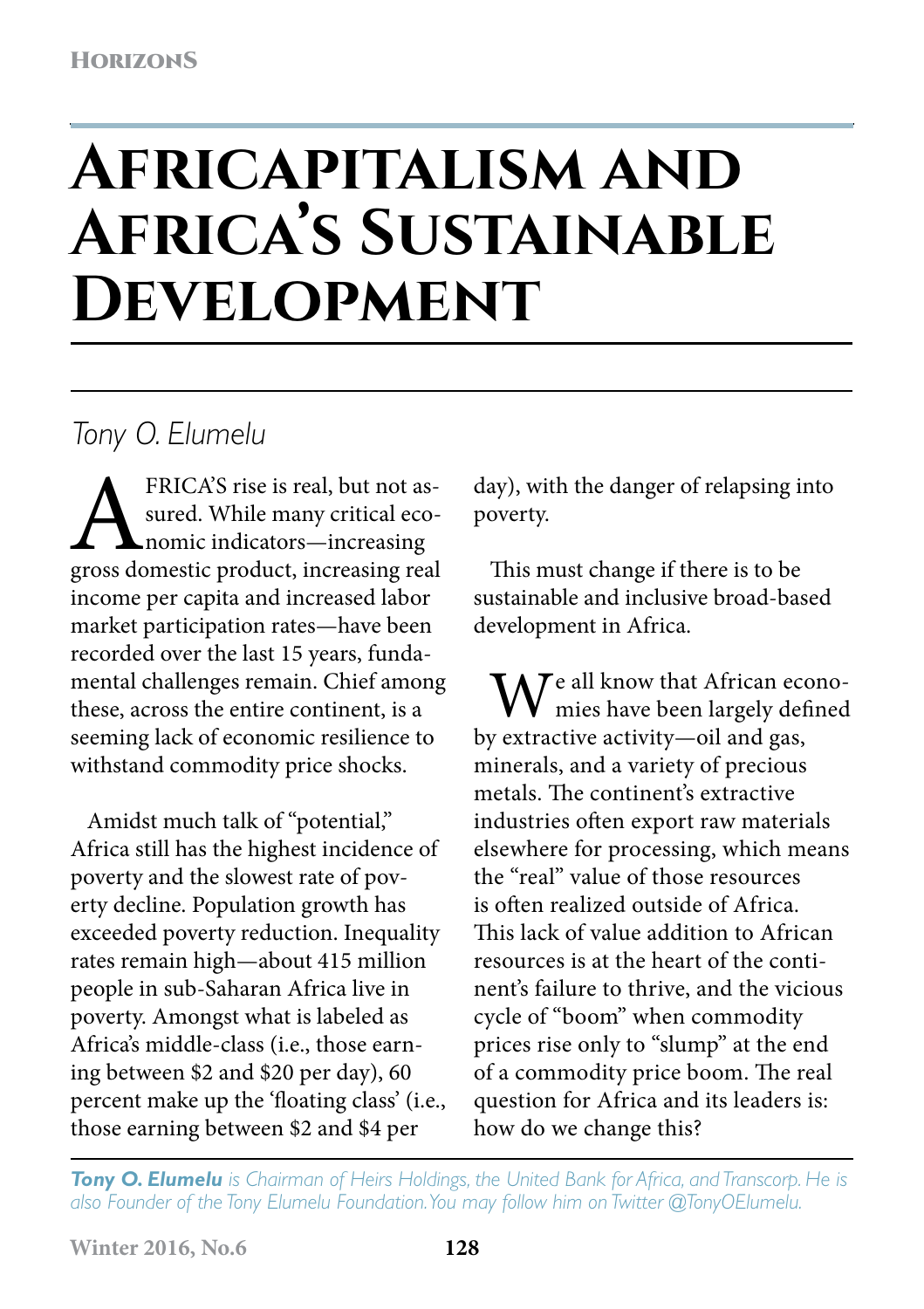#### **Africapitalism and Africa's Sustainable Development**



### *Tony Elumelu*

 $\int_a^b$  believe it is essential that we have<br>a more thorough and open debate about Africa's economies and how to make them more resilient and move away from the shortterm feel-good narrative with comforting headlines such as "Africa is home to seven of the 10 fastest growing economies in the world." In order to help Africa grow sustainably, we must better understand its challenges and address them in a fundamental and holistic manner. Suffice it to say that to do otherwise would be to shy away from dealing with some critical issues.

The starkest example of a serious looming challenge that should be

turned into an opportunity is Africa's demographic dividend. More than 200 million young Africans will enter the workforce by 2030. Africa is home to about 617 million young people of working age, and this number is expected to rise to 1.6 billion by 2060, effectively turning Africa into the world's largest workforce.

#### Good News

 $A$  frica's pool of labor has the potential to be a force for transformative growth across the continent. This can only be accomplished with a deliberate, comprehensive effort to create millions of new jobs and employment opportunities to ac-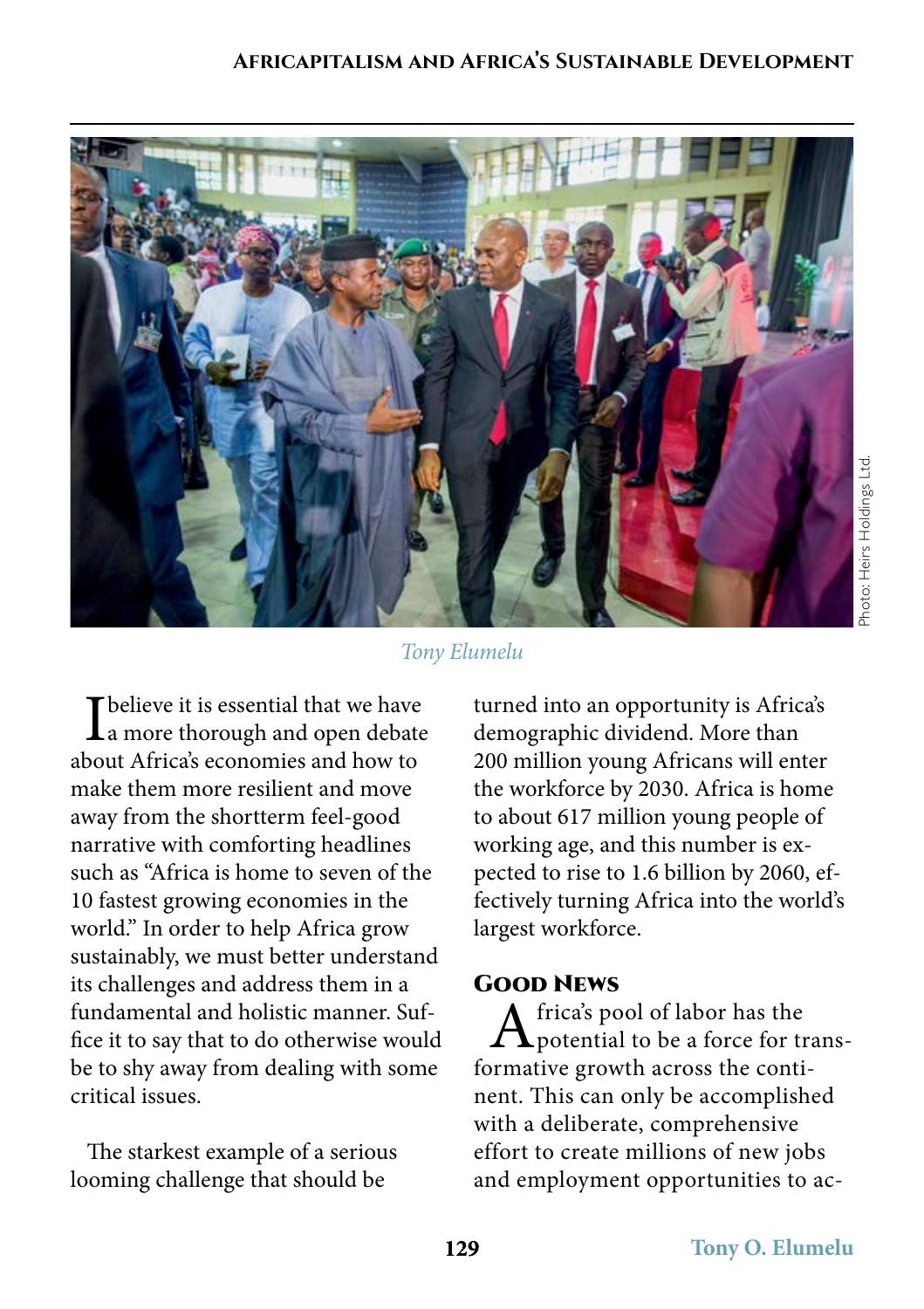commodate these new entrants to the labor force in their millions.

The potential of an increasing population is in its human capital. The private and public sectors can turn this population surge into a rising and energetic generation that can be used to spur innovation and development on the continent.

The key to successfully addressing

the employment challenge in particular is to ensure that African economies create more value locally. This means, for example, that rather than merely extracting natural re-

sources and exporting them as commodities to countries outside of Africa that process, refine, and add "value," Africa must build the capacity to add value to its natural resources itself. This would enable Africa to reap more of the benefits, including generating the local economic activity that drives job creation, builds and sustains supply chains, and fosters a more holistic economic ecosystem.

#### Africapitalism

frica is capitalism's final frontier, and as such it offers boundless economic opportunities that could solve many of the continent's most pressing social challenges. Longterm

investment that creates economic profits, which can be recycled into Africa's economic ecosystem, as well as social wealth, sits at the core of Africapitalism. It is a private sector approach to solving some of Africa's most intractable development problems.

Africapitalism is an economic philosophy that embodies the private sector's commitment to transform Africa's economy through longterm

*Amidst much talk of "potential," Africa still has the highest incidence of poverty and the slowest rate of poverty decline.*

investments that generate both long-lasting economic prosperity and social wealth for all Africans.

Africapitalism presents a different model

from that which relies solely on government to manage markets and provide basic social services, as the public sector alone cannot be relied upon to develop Africa. Rather, it exhorts a new Africa emerging from the activities of a reinvigorated private sector, solving social problems by building businesses and creating social wealth.

In addition to creating jobs, attract-<br>ling more investment, building local **T** n addition to creating jobs, attractvalue chains, innovating new products and services, generating tax revenues, and creating positive economic spillovers, Africapitalism can also help address inequality.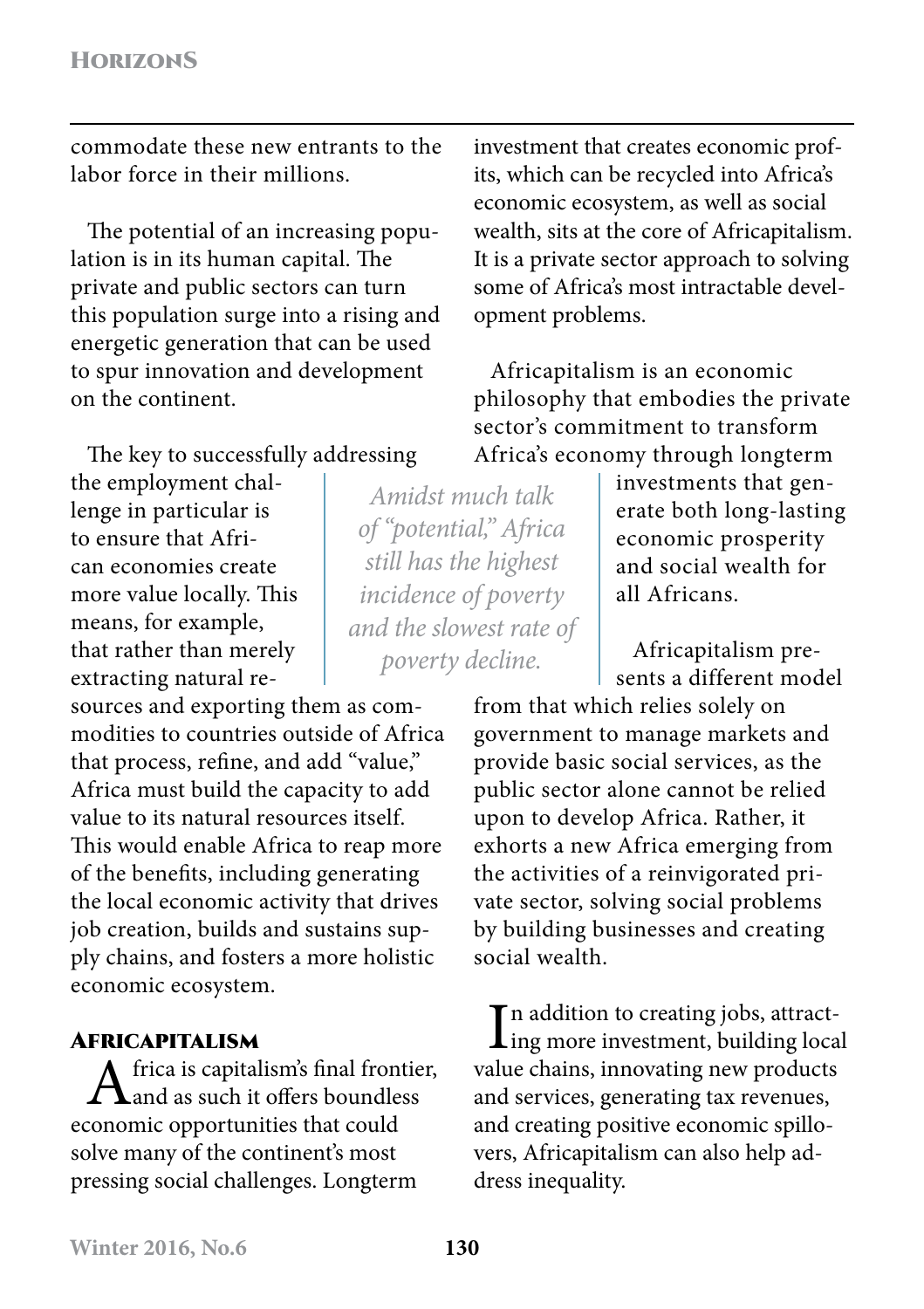However, in order to attain Africapitalism's goal of creating greater economic opportunity and social wealth, Africa's private sector must transition from short-term, rent-seeking economic activities towards a longterm entrepreneurial approach. Government policies must lend support to an entrepreneurship culture—entrepreneurship that is indeed solving social problems and adding value to Africans. It is this kind of support from government that makes

for a robust private sector and allows government to play its proper role as an enabler of growth and development.

In Africa, the goal of<br>
economic develop- $\blacktriangle$ economic develop-

ment will not be addressed by growth alone. For decades, even in Africa's fastest growing economies, growth has had less of an effect on poverty than in Latin America and the Caribbean, emerging Europe, and Central Asia.

The major reason is that, to date, the growth process has not been inclusive. Growth has not been driven by longterm investments that add value domestically, but rather by the export of raw commodities at continually increasing prices. According to the 2011 *African Economic Outlook,* "Growth needs to be associated with employment creation because employment is the main channel through which growth affects poverty."

Nearly 80 percent of countries with economies dependent upon extractives have per capita income levels below the global average. Many of these nations also face significant challenges in energy, agriculture, environment, waste, transport, and basic infrastructure.

Six Key Africapitalism Sectors Let's take a look at six key critical sec-<br>tors for the sustained development of Africa which resonate with the Afri-

capitalism philosophy.

The first key sector **L** is *energy*. Given the severe energy scarcity in Africa (only 26 percent of the population of sub-Saharan Africa

has access to electricity), investments by enterprises in sustainable energy priorities, such as energy efficiency, energy access, and cleaner sources of energy, will be key to supporting Africa's sustainable development. Investments in energy projects, co-generation, and enhancing energy efficiency will not only make commercial and industrial operations less vulnerable to power fluctuations and shortages, but will also enhance overall financial viability.

The second is *waste*. Businesses around the world are discovering 'wealth-in-wastes.' The private sector in Africa should lead the way in exploiting the potential of recycling

*To help Africa grow sustainably, we must better understand its challenges and address them in a fundamental and holistic manner.*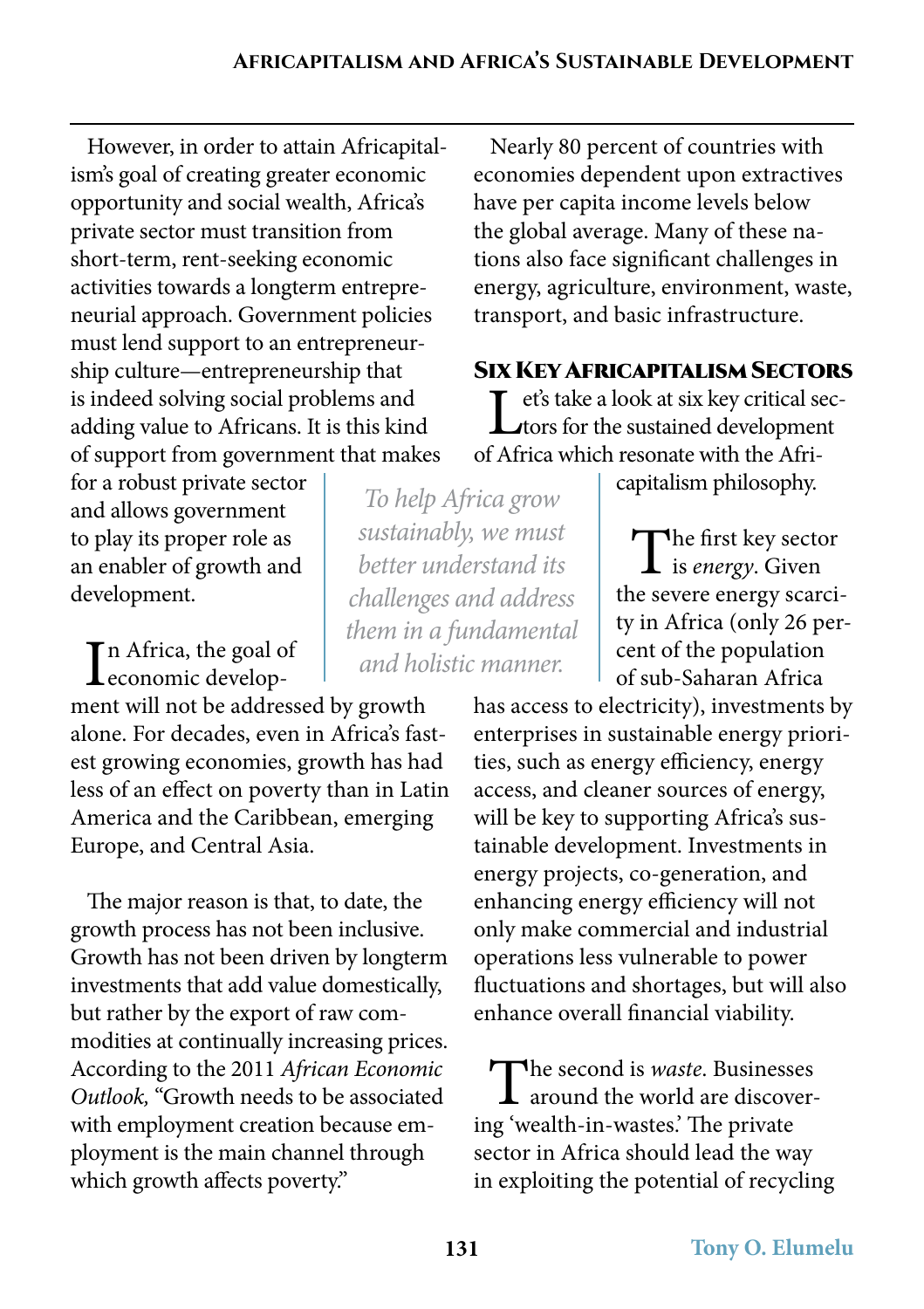and waste management that could lead to the creation of entirely new industries. Business enterprises need to look beyond business-as-usual models and use technologies creatively in order to generate wealth and move towards low carbon pathways.

 $\prod_{i=1}^{n}$  third key sector is *transport*. Transportation costs increase the prices of African goods by 75 percent, which diminishes their competitiveness. As more of Africa's natural

resources are developed, and as the population grows significantly, there are tremendous opportunities for investment in transportation infrastructure, including in roads, ports, rail, airports, and mass transit.

The fourth is *environment*. A dozen<br>major African cities will see their populations increase by 50 percent between 2010 and 2025, and the continent is projected to be 70 percent urbanized by 2050. The private sector can contribute to the development of new smart urban centers through public private partnerships (PPPs), implementing new low carbon technologies, and developing low carbon pathways for urbanization in Africa. As the UN Agenda 2030 makes abundantly clear, economic growth and sustainable development are not zero-sum games.

*Africapitalism is an economic philosophy that embodies the private sector's commitment to transform Africa's economy.*

The fifth key sector is *agriculture*.<br>Agriculture employs 65 percent of Africa's labor force and accounts for 32 percent of gross domestic product. In addition, over 60 percent of the world's arable land is located on the continent.

With the lowest farm yields in the world, there is a tremendous amount of value to be captured through the development of medium- to large-scale farming and mechanization in order to increase productivity dramatically.

In the agriculture sector, in addition to financing, purchasing, and supporting improvements in the cocoa crop for export, a new trade framework should run the gamut of the value chain and include support for opportunities in the storage, transportation, processing, manufacturing, and packaging of valueadded chocolate, which Africa currently imports in large quantities.

And the sixth is *value chains*. Value  $\Lambda$ chains offer an opportunity for Africa to build dynamic manufacturing sectors by processing its natural resources—from agricultural products and minerals, to oil and natural gas. For example, Mtanga Foods, a commercial agricultural business in which I invested in Tanzania, serves the full value chain of its operation, focusing on the production, processing, distribution, and retailing of beef, other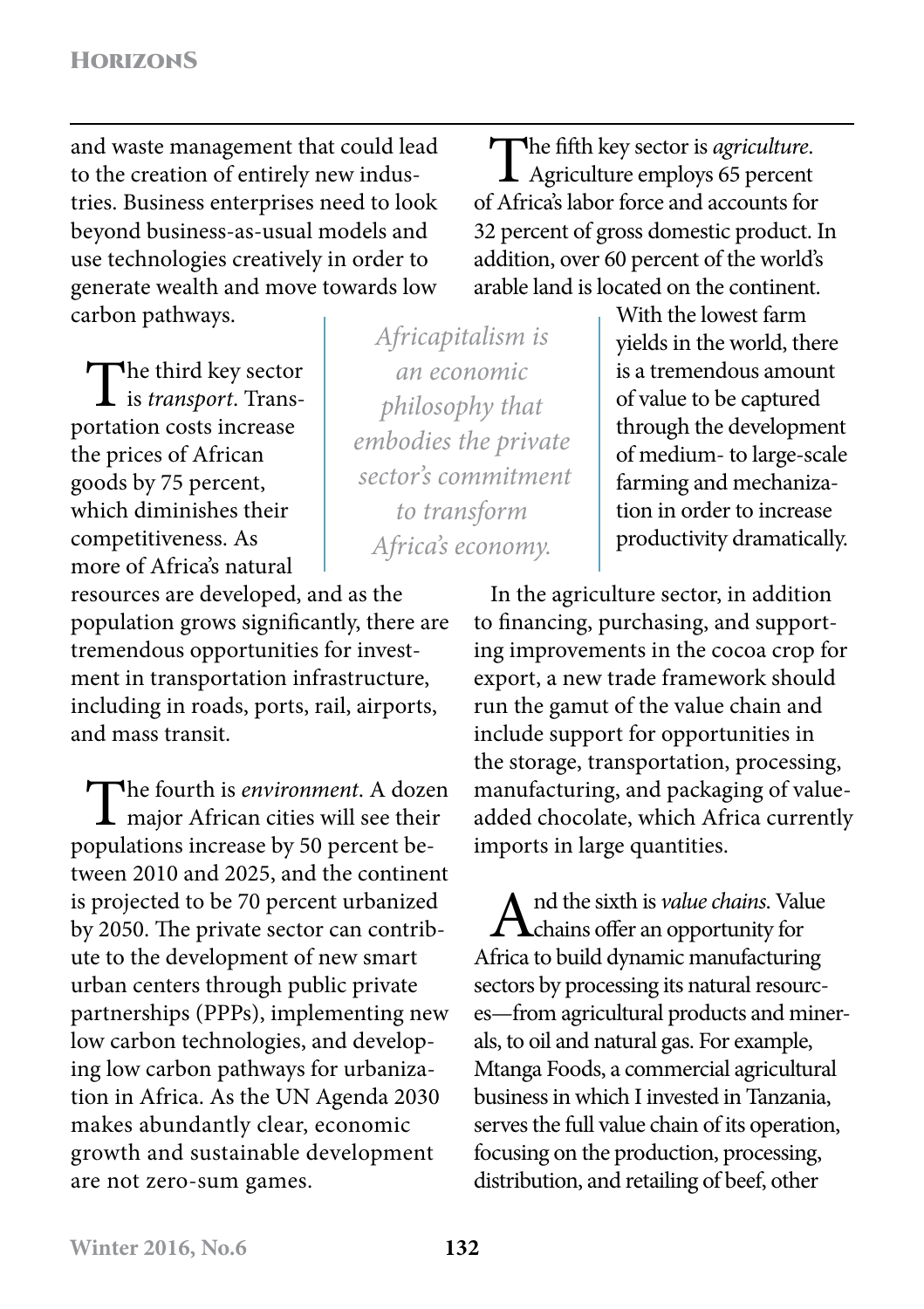meat products, and seed potatoes. Mtanga's operation introduced the first new varieties of seed potatoes in Tanzania in over three decades, supplying over 150,000 farmers, transferring know-how and technology to the Tanzanian Ministry of Agriculture, opening up the sector to new entrants, and creating jobs for local farmers, smallholder seed multipliers, and distributors.

#### Entrepreneurship

**T** ore than 200 million young **V**  $\blacksquare$  Africans will enter the workforce by 2030, and the current rates of job creation will not be able to absorb them all. This makes the case for the promotion of entrepreneurship—and particularly for policies that will create an enabling environment for entrepreneurs to thrive—overwhelming. Not only does entrepreneurship empower individuals to find and pursue opportunities to improve their economic circumstances, it also expresses Africa's ability to find solutions to its economic problems at the micro level.

Enterprise development is fundamental to poverty alleviation, job creation, economic growth, strengthened technical skills and capacity, and overall sustainable economic development for the continent. Deliberate policy focus, training, and incentives in the SME space will enable entrepreneurs to thrive; achieve financial security; accumulate wealth, create jobs and incomes in their communities; generate tax revenues for governments; and catalyze a range of multiplier effectsranging from food security and improved nutrition, to better access to healthcare and education for future generations.

 $\prod$ t is encouraging to see the new v<br>
of creative and confident young  $\mathbf{T}$ t is encouraging to see the new wave entrepreneurs that has emerged in Africa, developing innovative start-ups in areas such as the environment, health, and skills development.

I am so resolute in my belief in the role of enterprise and SMEs in Africa's transformation that, through the Tony Elumelu Entrepreneurship Programme, I have begun to invest \$100 million over a ten-year period to identify, mentor, train, and seed 10,000 African start-ups. The first 1,000-representing 51 African countries-have already completed their training and received their first tranche of seed capital, and they are poised to produce the next generation of transformative business leaders. There are millions more aspiring African entrepreneurs who deserve a chance, if only governments would prioritize support for entrepreneurship.

In high-income countries, SMEs account for more than 60 percent of both employment and GDP; in low-income countries, they account for nearly 80 percent of employment but less than 20 percent of GDP. As a result, whether entrepreneurs start their businesses because they cannot find jobs ("necessity entrepreneurship") or because they see market opportunities ("opportunity